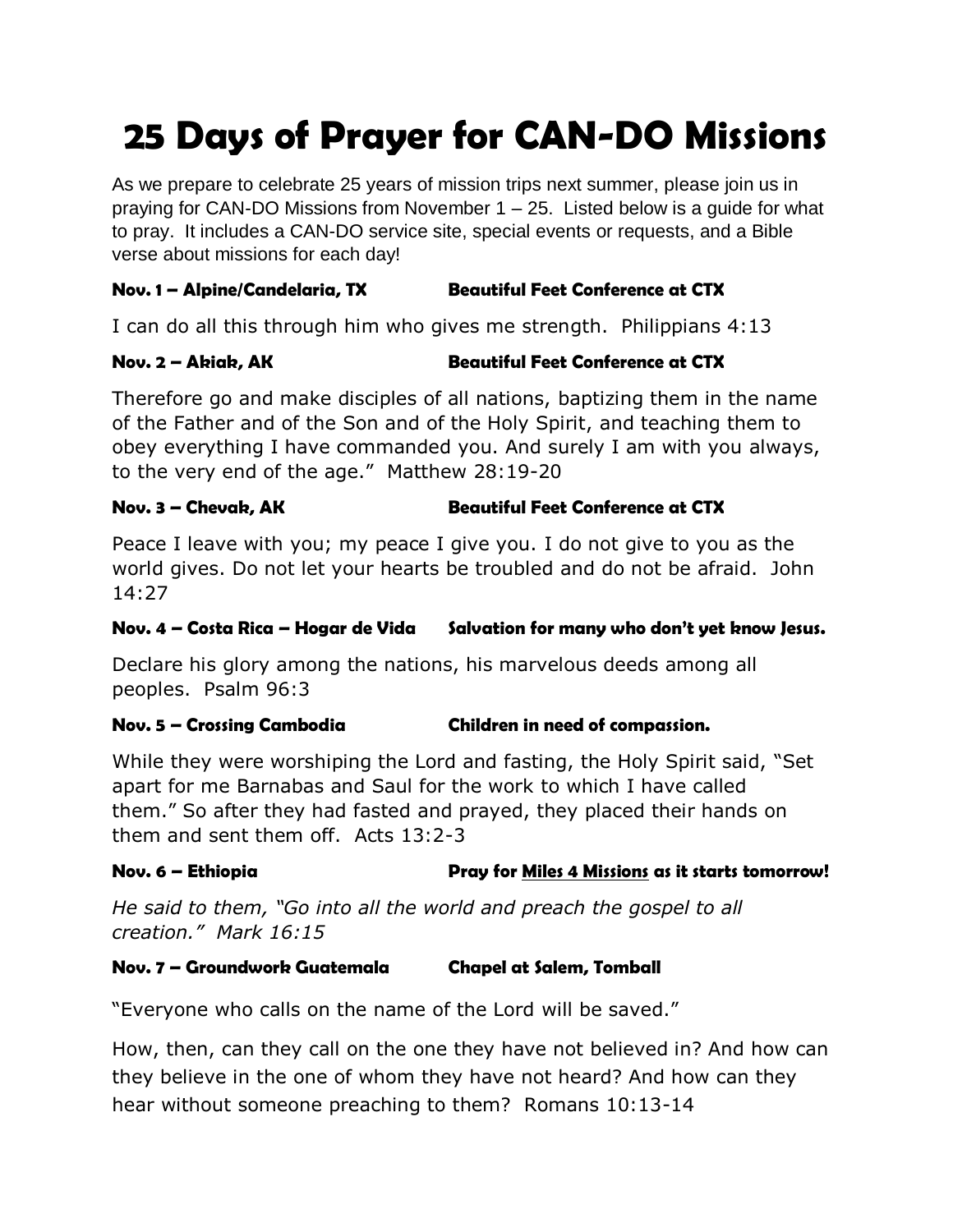#### **Nov. 8 – Guatemala – Hogar de Vida Chapel at Living Word, The Woodlands**

You open your hand and satisfy the desires of every living thing. Psalm 145:16

#### **Nov. 9 – Guatemala Lutheran Youth Gathering God to call many into ministry.**

For I know the plans I have for you," declares the LORD, "plans to prosper you and not to harm you, plans to give you hope and a future. Then you will call on me and come and pray to me, and I will listen to you. You will seek me and find me when you seek me with all your heart. Jeremiah 29:11-13

#### **Nov. 10 – Hooper Bay, AK Drew and Sabrina's wedding** (CAN-DO Missionaries)

Sing to the LORD, all the earth; proclaim his salvation day after day. 1 Chronicles 16:23

#### **Nov. 11 – India Praise God for his unconditional love!**

May the God of hope fill you with all joy and peace as you trust in him, so that you may overflow with hope by the power of the Holy Spirit. Romans 15:13

**Nov. 12 – Kenya Presentation at Zion, Walburg**

For Christ's love compels us, because we are convinced that one died for all, and therefore all died. And he died for all, that those who live should no longer live for themselves but for him who died for them and was raised again. 2 Corinthians 5:14-15

#### **Nov. 13 – LALM – Laredo Chapel at Messiah Kids, Boerne**

The LORD is close to the brokenhearted and saves those who are crushed in spirit. Psalm 34:18

#### **Nov. 14 – LAMP Canada Chapel at St. Paul, Serbin**

And this gospel of the kingdom will be preached in the whole world as a testimony to all nations, and then the end will come. Matthew 24:14

### **Nov. 15 – Liberia Pray that we join JESUS on mission every day!**

However, I consider my life worth nothing to me; my only aim is to finish the race and complete the task the Lord Jesus has given me—the task of testifying to the good news of God's grace. Acts 20:24

### **Nov. 16 – LINC Houston Chapel at St. Paul, McAllen**

And the gospel must first be preached to all nations. Mark 13:10